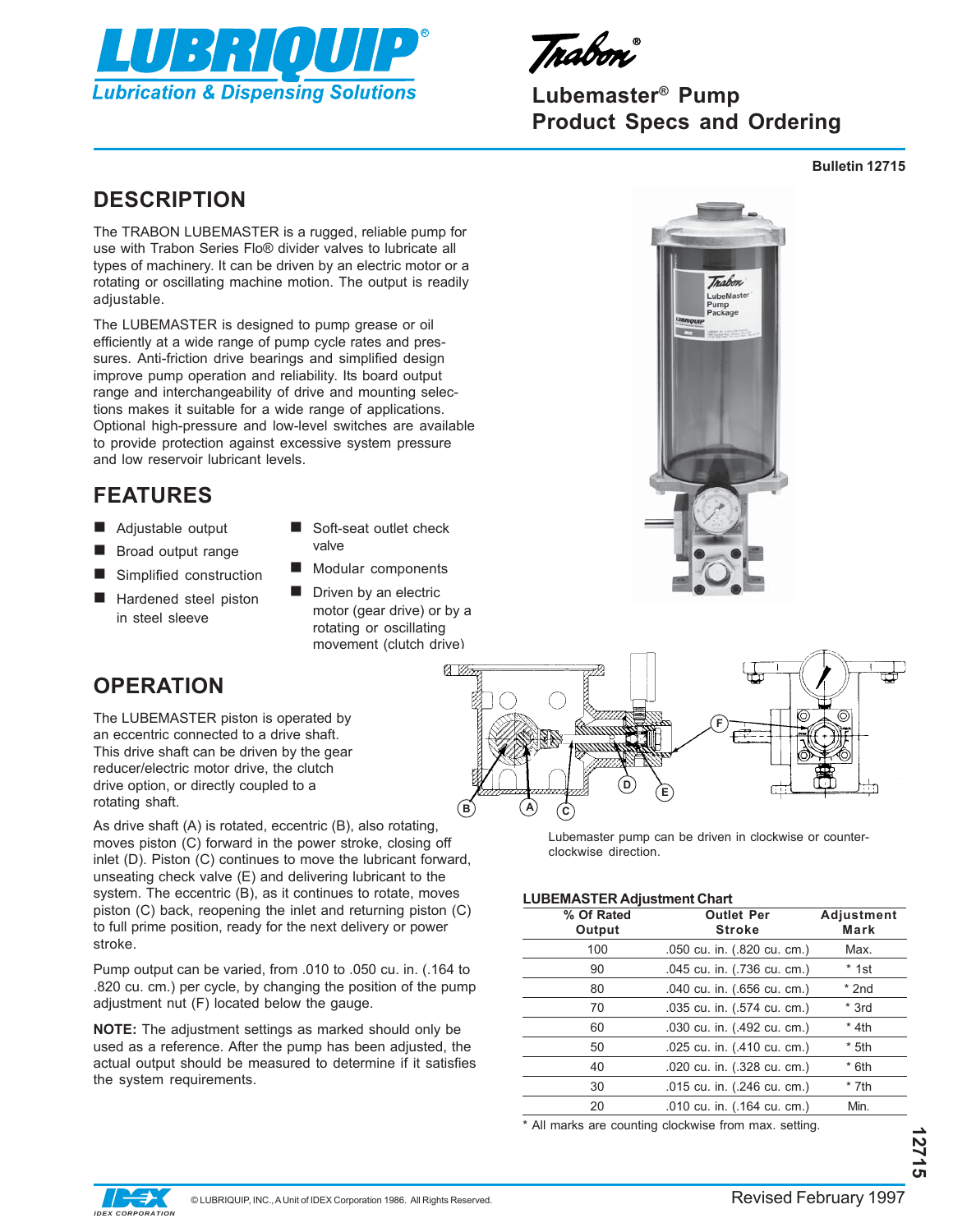# **SPECIFICATIONS**

#### **Pump Data (Rotating Shaft)**

|                | (0.1639 - 0.8195 cu. cm.)                      |
|----------------|------------------------------------------------|
|                |                                                |
|                | Maximum 175 strokes per min.                   |
|                |                                                |
|                | Maximum 8.62 cu. in. per. min.                 |
|                | (Minimum 0.1619 cu. cm. per. min.              |
|                | Maximum 143.41 cu. cm. per min.)               |
|                | Maximum operating pressure  5000 PSI (340 BAR) |
| Maximum torque |                                                |
|                |                                                |
|                |                                                |

#### **Pre-Packaged Motorized Pump**

|  | Maximum 8.62 cu. in. per. min.   |
|--|----------------------------------|
|  | (Minimum 3.114 cu. cm. per. min. |
|  | Maximum 141.28 cu. cm. per min.) |
|  |                                  |

#### **Pre-Packaged Clutch Drive Pump**

|                   | Maximum 150 impulses per. min.   |
|-------------------|----------------------------------|
|                   |                                  |
|                   |                                  |
|                   | Maximum 75 cu. in. per. hr.      |
|                   | (Minimum 1.639 cu. cm. per. hr.  |
|                   | Maximum 1229.25 cu. cm. per hr.) |
| <b>Lubricants</b> |                                  |

Oil and Grease

#### **Reservoirs**

| Reservoir capacities |  |
|----------------------|--|
|                      |  |
|                      |  |

#### **Operating Temperature**

## **PRE-PACKAGED MOTORIZED LUBEMASTER**

The rugged, compact electric motorized LUBEMASTER can be used with Series Flo, or reversing systems, where a continuous or time-controlled lubrication cycle is desired. This totally enclosed pumping unit is suitable for a wide range of applications — mills, mill tables, crushers, presses of all sizes, conveyors, shears, etc. The LUBEMASTER motor-driven pump can be wall or floor mounted. It is also the replacement for Trabon Model AKA, PME, and MP Pumps.

## **Theoretical Calculated Discharges of LUBEMASTER**

|                       | 60:1<br><b>Gear Ratio</b> |                               | 10:1<br><b>Gear Ratio</b> |                                                              |  |
|-----------------------|---------------------------|-------------------------------|---------------------------|--------------------------------------------------------------|--|
| Motor<br><b>Speed</b> | Min.                      | Max.                          | Min.                      | Max.                                                         |  |
| 1140<br>1725          | .19(3.114)<br>.28(4.589)  | .95 (15.571)<br>1.48 (23.438) |                           | $1.14$ (18.685) 5.7 (93.423)<br>1.72 (28.191) 8.62 (141.282) |  |

Discharge in cu. in. per min. - cu. cm. in parenthesis.



| Grease<br>* These recommended operating temperatures are based on<br>materials used in construction of the pump and reservoir only.<br>** These low-temperature, general-purpose grease ratings<br>should be used only as a guide, since all greases exhibit<br>different low-temperature characteristics. For information on<br>specific applications contact Lubriquip. |
|---------------------------------------------------------------------------------------------------------------------------------------------------------------------------------------------------------------------------------------------------------------------------------------------------------------------------------------------------------------------------|
| <b>Options</b>                                                                                                                                                                                                                                                                                                                                                            |
| Low Level (Ordering Code)<br>LOA, LOB, LOC  S.P.D.T., 15 AMP at 125, 250,<br>480 VAC; 1/2 AMP at 125 VDC; 1/4 AMP at 250 VDC<br>LOE, LOF  S.P.S.T., 10 WATTS at 120 VAC<br>High-Pressure Blowout Switch                                                                                                                                                                   |
| (102 kg/sq. cm.)<br>S.P.D.T. 20 AMPS at 115, 250, 480 VAC<br>125 VDC, 1/4 AMP at 250 VDC<br>$(165 \text{ kg/sg. cm.})$<br>S.P.D.T. 20 AMPS at 115, 250, 480 VAC<br>125 VDC, 1/4 AMP at 250 VDC                                                                                                                                                                            |
| Standard Blowout Indicator at the Pump                                                                                                                                                                                                                                                                                                                                    |
| (10.2 kg/sq. cm.); Yellow disc<br>(165 kg/sg. cm.); Aluminum disc                                                                                                                                                                                                                                                                                                         |
| <b>Motors</b>                                                                                                                                                                                                                                                                                                                                                             |
| 115/230V 1/2 hp single phase 60 Hz 1725 RPM, T.E.<br>Full load running current 9.0 AMPS<br>Inrush at 115 Volts 49 AMPS; 230 Volts 24.5 AMPS<br>230/460V 1/2 hp three phase 60 Hz 1725 RPM, T.E.<br>Full load supplies oursent 1.02.AMDC.                                                                                                                                  |

| $\frac{1}{2}$                                     |  |
|---------------------------------------------------|--|
| Full load running current 1.03 AMPS               |  |
| Inrush at 230 Volts 12.2 AMPS; 460 Volts 6.1 AMPS |  |
| 115/230V 1/2 hp single phase 60 Hz 1140 RPM, T.E. |  |
| Full load running current 9.0 AMPS                |  |
| $\blacksquare$                                    |  |

Inrush at 115 Volts 49 AMPS; 230 Volts 24.5 AMPS 230/460V 1/2 hp three phase 60 Hz 1140 RPM, T.E. Full load running current 1.03 AMPS

Inrush at 230 Volts 12.2 AMPS; 460 Volts 6.1 AMPS **NOTE: When using any lubricant at the upper or lower temperature ranges, as noted above, consult lubricant manufacturer for compatibility at these temperatures.**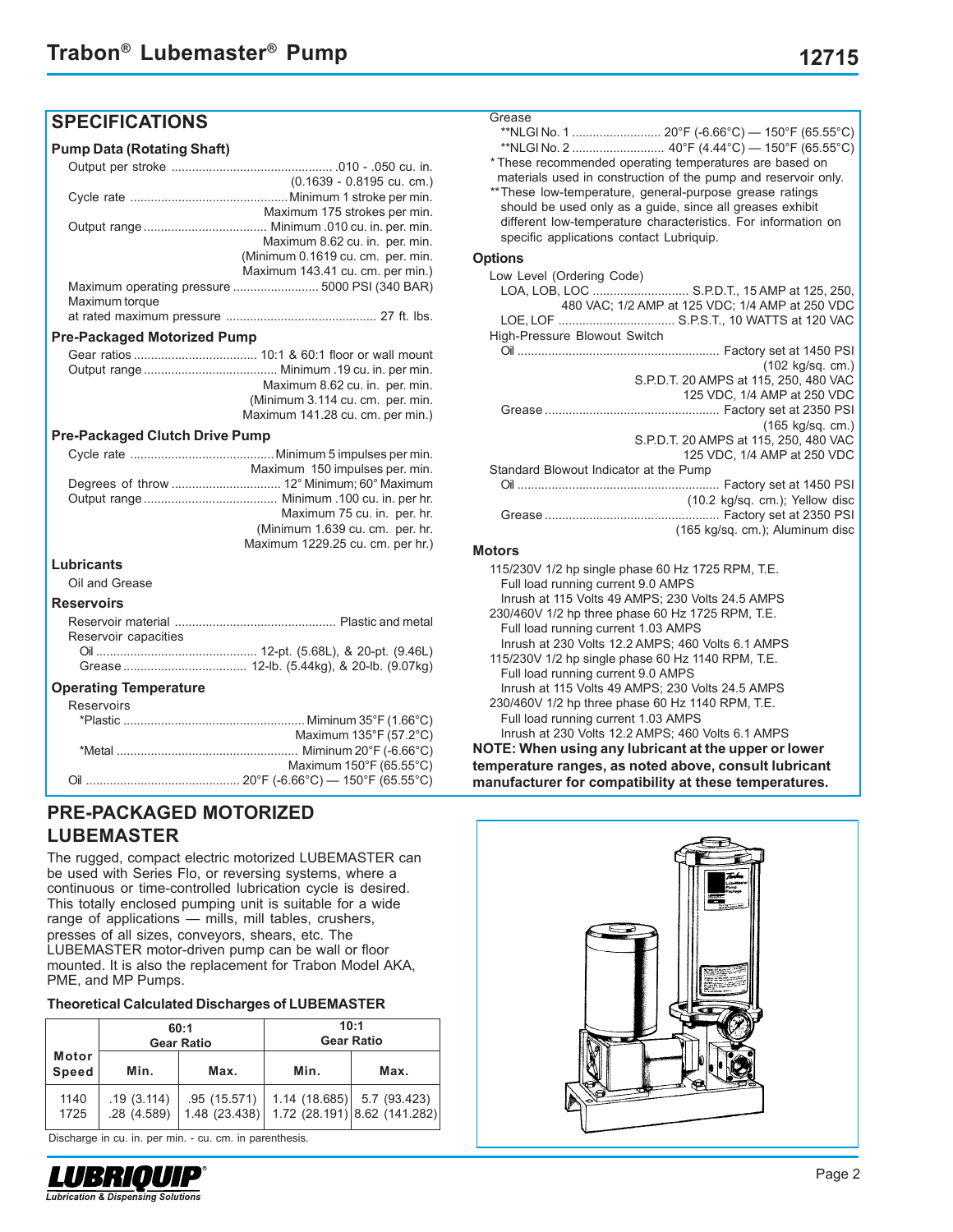# **PRE-PACKAGED CLUTCH DRIVE LUBEMASTER**

The TRABON Clutch Drive LUBEMASTER is a rugged, reliable pump designed to be driven mechanically by the machine being lubricated. The LUBEMASTER can be used with Series Progressive, Reversible or Bi-Flo systems.

This pump is ideal for use on presses, Banbury mixers, rubber mills, upsetters, heading machines, crane trolleys, etc., where ROTATING or OSCILLATING MOTION is available and continuous lubrication is desired and is the replacement for TRABON MODEL 3400 style pumps.



### **(Ref.) Min./Max. Pump Output Chart**

|                              |                    |                               |                          |                                                                | Output Per Hour                                                 |
|------------------------------|--------------------|-------------------------------|--------------------------|----------------------------------------------------------------|-----------------------------------------------------------------|
| Degrees<br>of Throw          | Effective<br>Ratio | <i>Impulses</i><br>Per Minute | Pump Strokes<br>Per Hour | Minimum                                                        | Maximum                                                         |
| $12^{\circ}$<br>$60^{\circ}$ | 30:1<br>6:1        | 5 Min.<br>150 Max.            | 10<br>1500               | .100 cu. in. (1.639 cu. cm.)<br>15.00 cu. in. (245.85 cu. cm.) | .500 cu. in. (8.195 cu. cm.)<br>75.00 cu. in. (1229.25 cu. cm.) |



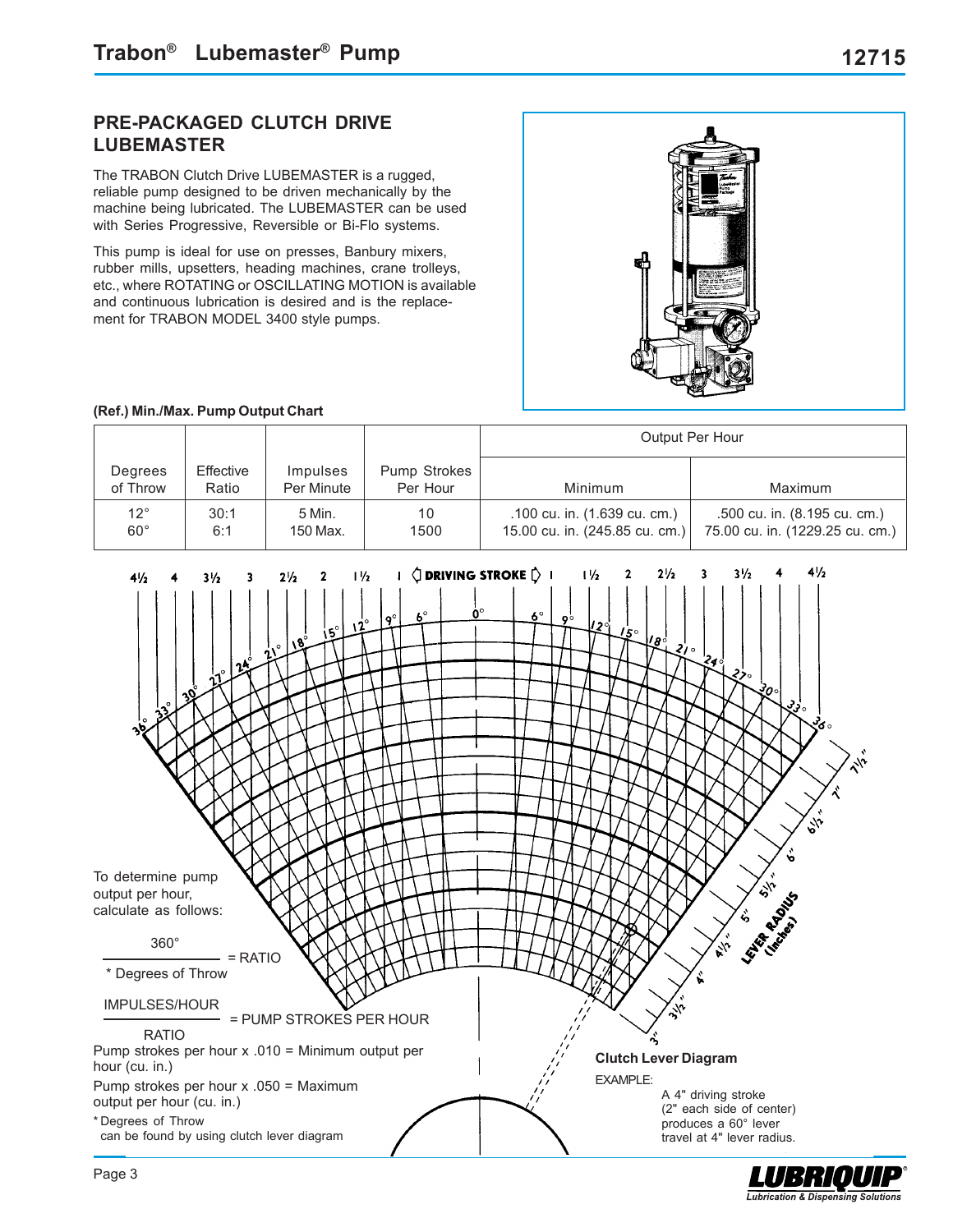

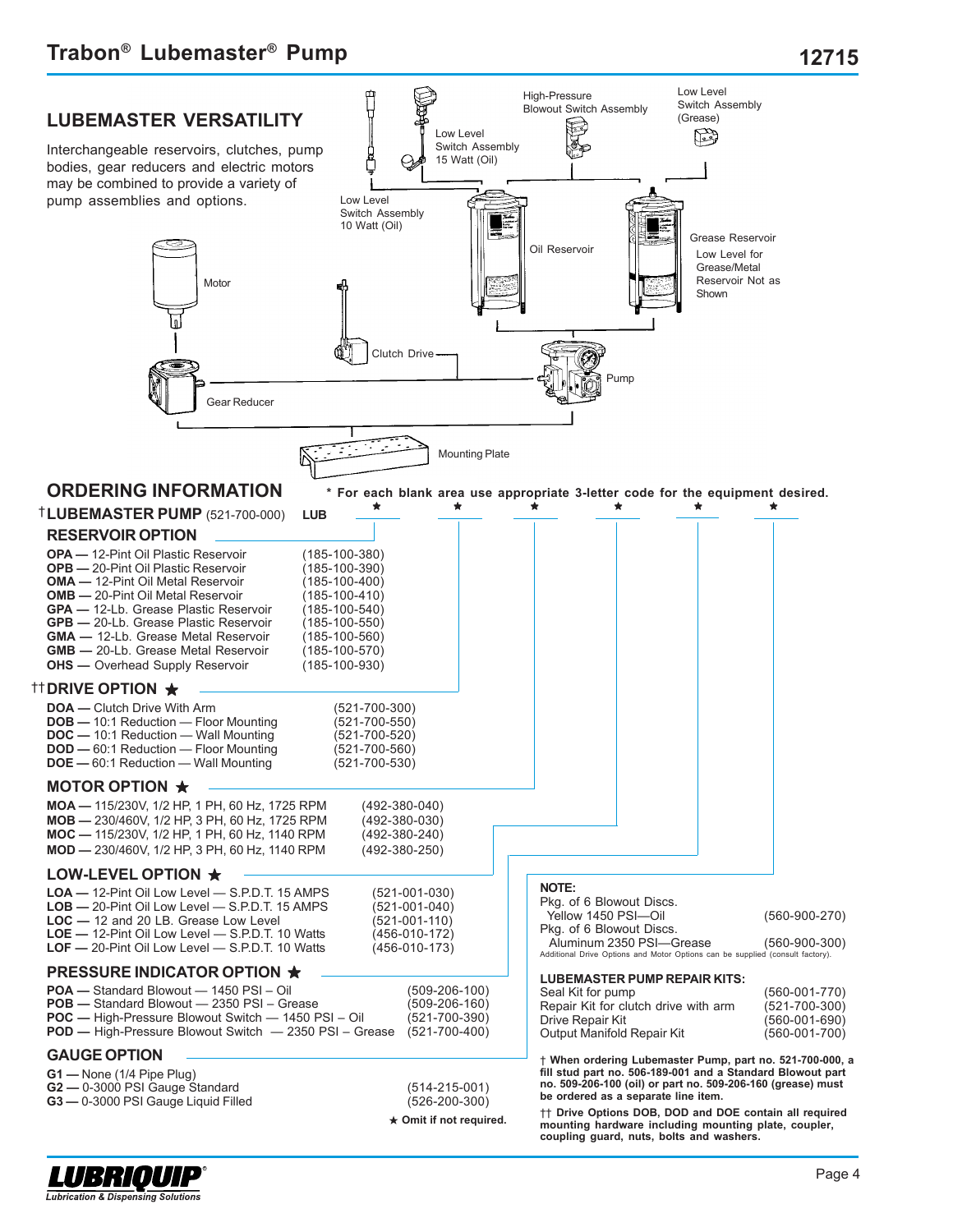# **OUTLINE AND MOUNTING DIMENSIONS**



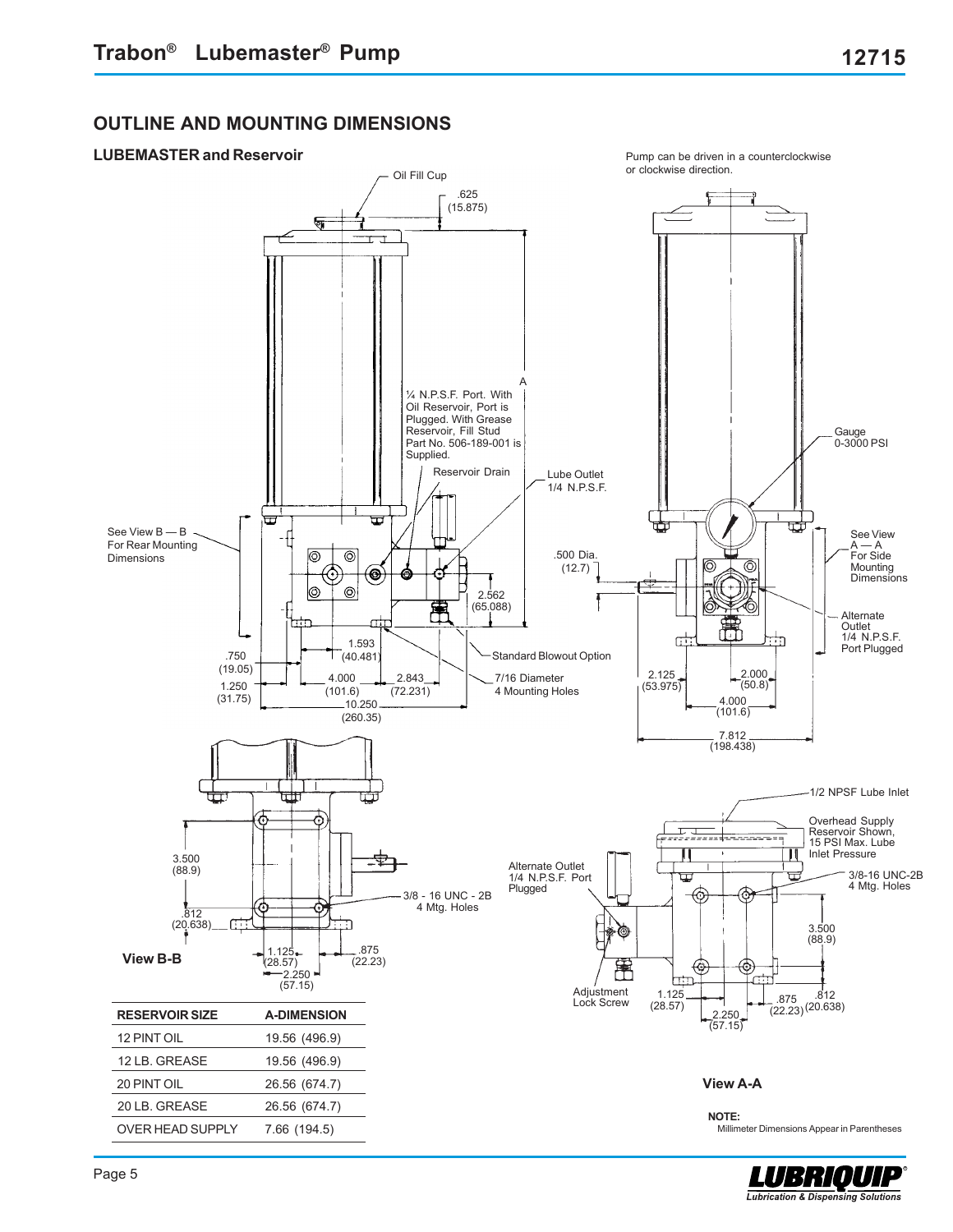# **OUTLINE AND MOUNTING DIMENSIONS** / continued

## **Pre-Packaged Clutch Drive LUBEMASTER**



#### **NOTE:**

Millimeter Dimensions Appear in Parentheses

| <b>RESERVOIR SIZE</b> | <b>A-DIMENSION</b> |
|-----------------------|--------------------|
| 12 PINT OIL           | 19.562 (496.875)   |
| 12 LB. GREASE         | 19.562 (496.875)   |
| 20 PINT OIL           | 26.562 (674.675)   |
| 20 LB. GREASE         | 26.562 (674.675)   |



(See LUBEMASTER and Reservoir Outline and Mounting Dimensions on previous page for alternate Mounting Locations.)



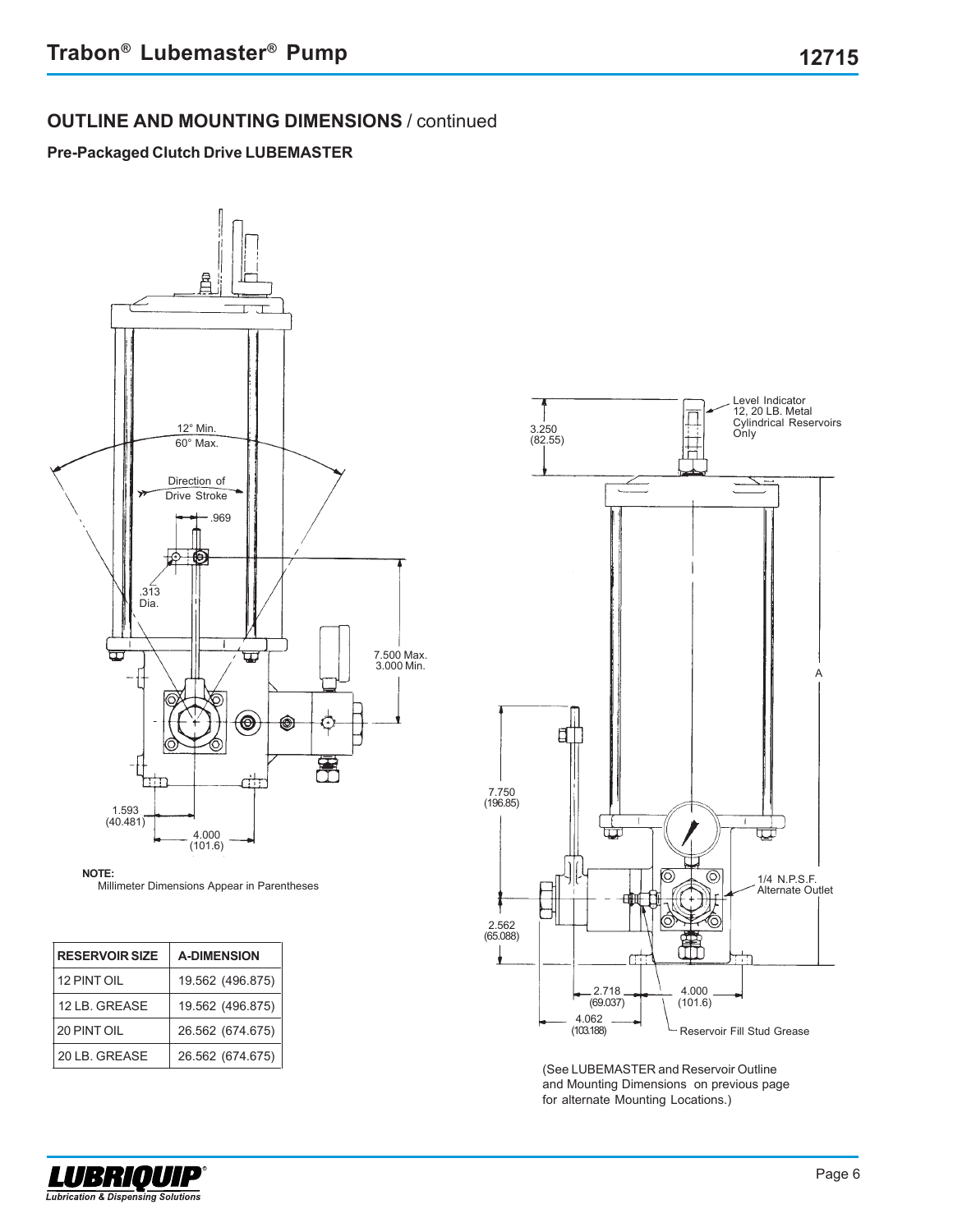## **Pre-Packaged Motorized LUBEMASTER**